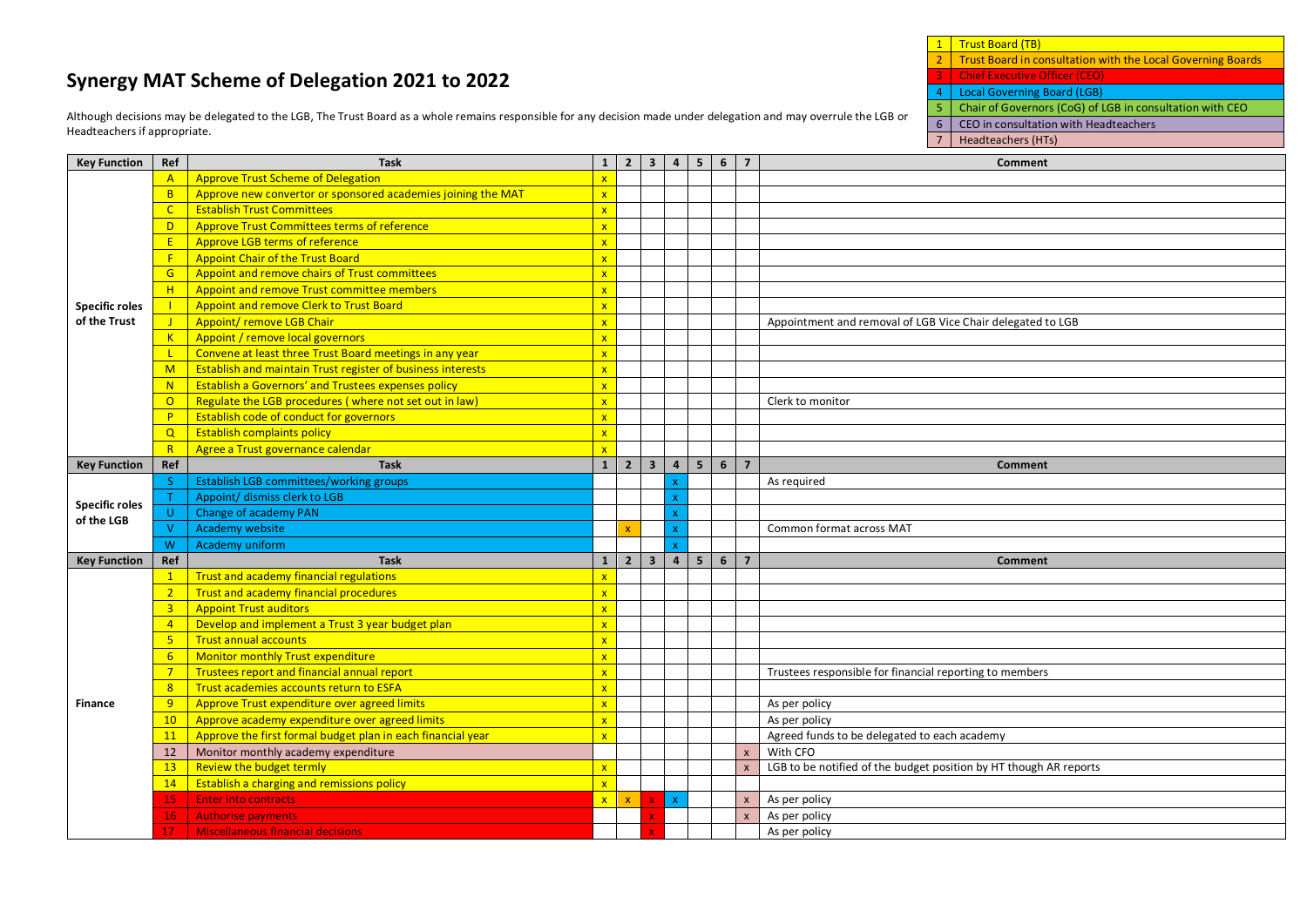**Chief Executive Officer (CEO) Local Governing Board (LGB)** 5 Chair of Governors (CoG) of LGB in consultation with CEO 6 CEO in consultation with Headteachers 7 Headteachers (HTs) **Key Function Ref Task 1 2 3 4 5 6 7 Comment Staff Management** 18 CEO appointment **18 CEO** appointment **x** In consultation with Chair and Members 19 Suspension of CEO x In consultation with Chair and Members **in the United States of Line Chair and Members** 20 Return of CEO after suspension x In consultation with Chair and Members 21 Dismissal of CEO **22 Dismissal of CEO** 22 Headteacher appointments of CEO and/or EPL to support the selection 22 Headteacher appointments x CEO and/or EPL to support the selection panel which includes members of the LGB 23 Suspension of Headteacher 24 Ending suspension of Headteacher 25 Dismissal of Headteacher x 26 Appointment of central services staff x  $\mathbf{x}$  x  $\mathbf{x}$ 27 Suspension of central Trust staff **Ending suspension of central Trust staff** 29 Dismissal of central Trust staff x 30 Deputy Headteacher/ SLT appointments x x CEO and/or EPL input 31 Appointment of academy based teaching and support staff **x** 32 Suspension of academy based staff x 33 Ending suspension of academy based staff except the Headteacher x 34 Dismissal of academy based staff except the Headteacher x CEO and/or EPL if required 35 Determining staff complement in each academy **x Headteacher to determine in consultation with CEO or EPL within delegated budget**  $\overline{36}$  Determining staff complement – Central Trust services  $\overline{x}$  x  $\overline{x}$ 37 Determining dismissal payments/ early retirement – Academy based staff  $\left|\frac{\mathbf{x}}{\mathbf{x}}\right| = \left|\frac{\mathbf{x}}{\mathbf{x}}\right|$  In consultation with CoG of LGB Determining dismissal payments/ early retirement – Central Trust staff 39 Formal meetings for academy based staff re: discipline, sickness absence, capability, grievance adjustment x 40 Leading a case on behalf of the Academy where a HT has a grievance  $\vert$  | | | | | | | | Grievance policy requires CoG to lead the Academy case in relation to the HT 41 | Formal meetings for central shared service staff re: discipline, sickness absence, capability, grievance adjustment CEO to appoint panel 42 Formal warnings and dismissal decisions x x HT/CEO/EPL for academy staff; CEO for central staff ( except where it involved the HT, in which case it is the CoG) 43 Receive concerns from whistle-blowers x x x x x x x X Whistleblowing policy - CEO/ HT/ CoG is notified as appropriate 44 Determine whether a whistleblowing investigation is appropriate x x x 45 Determine application from employee for special leave of absence x x x x cases x LGB/ HT as appropriate. CEO for central service staff 46 Staffing adjustment decision to consult academy staff and consider responses x 47 Staffing adjustment decision to consult central service staff and consider responses x 48 Staffing adjustment decisions following consultation - Academy staff  $\|\|\|\|$  x Redundancy policy allows for decisions to be delegated to Headteacher 49 Staffing adjustment decisions following consultation- Central services staff 50 Central Service staff professional development plan 51 Academy staff professional development plan

1 Trust Board (TB)

2 Trust Board in consultation with the Local Governing Boards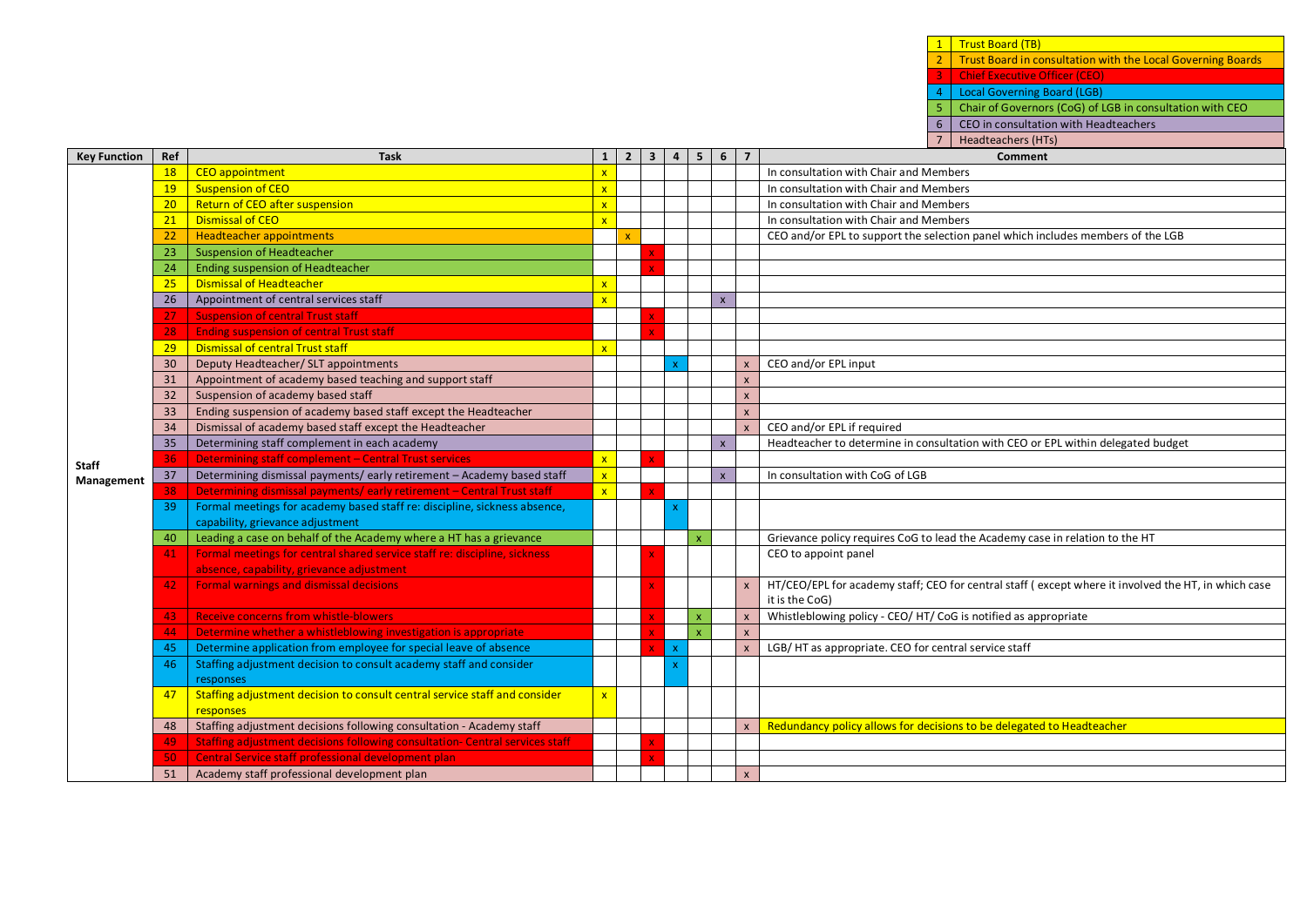1 Trust Board (TB)

**2 Trust Board in consultation with the Local Governing Boards** 

Chief Executive Officer (CEO)

4 Local Governing Board (LGB)<br>5 Chair of Governors (CoG) of L 5 Chair of Governors (CoG) of LGB in consultation with CEO<br>6 CEO in consultation with Headteachers

CEO in consultation with Headteachers

Headteachers (HTs)

| <b>Key Function</b>   | Ref | <b>Task</b>                                                                  |                         |                |                         |                |                | $1 \mid 2 \mid 3 \mid 4 \mid 5 \mid 6 \mid$ | $\overline{7}$          | Comment                                                                                            |
|-----------------------|-----|------------------------------------------------------------------------------|-------------------------|----------------|-------------------------|----------------|----------------|---------------------------------------------|-------------------------|----------------------------------------------------------------------------------------------------|
|                       | 52  | Job role, salary and grading determination                                   |                         |                |                         |                |                |                                             |                         | CEO for Central services, HT for academies                                                         |
|                       | 53  | <b>Agree Teachers pay policy</b>                                             | $\mathbf{x}$            |                |                         |                |                |                                             |                         |                                                                                                    |
|                       | 54  | Determine pay policy for unqualified teachers                                | $\mathbf{x}$            |                |                         |                |                |                                             |                         |                                                                                                    |
|                       | 55  | Agree employee terms and conditions                                          | $\mathbf{x}$            |                |                         |                |                |                                             |                         |                                                                                                    |
|                       | 56  | Implement the pay policy                                                     |                         |                |                         |                |                | $\mathsf{x}$                                |                         | HT in consultation with CoG has the responsibility for day to day implementation of the pay policy |
| <b>Staff policies</b> | 57  | Receive annual recommendations on salary                                     |                         |                |                         | $\mathbf{x}$   | $\mathsf X$    |                                             |                         |                                                                                                    |
| and pay               | 58  | Decisions/ appeals arising out of pay and performance management policies    |                         |                |                         | ¥              |                |                                             |                         | For individual academy staff                                                                       |
|                       | 59  | Undertake CEO's performance review                                           | $\mathbf{x}$            |                |                         |                |                |                                             |                         |                                                                                                    |
|                       | 60  | Undertake Headteacher's performance review                                   |                         |                |                         |                |                |                                             |                         | With 2 governors from LGB. Delegated to the EPL for primary Headteachers                           |
|                       | 61  | <b>Establish staff disciplinary and capability procedure</b>                 | $\mathbf{x}$            |                |                         |                |                |                                             |                         |                                                                                                    |
|                       | 62  | <b>Grievance policy</b>                                                      | $\mathbf{x}$            |                |                         |                |                |                                             |                         |                                                                                                    |
|                       | 63  | <b>Whistleblowing policy</b>                                                 | $\mathbf{x}$            |                |                         |                |                |                                             |                         |                                                                                                    |
|                       | 64  | Restructuring and redundancy policy                                          |                         |                |                         |                |                |                                             |                         |                                                                                                    |
| <b>Key Function</b>   | Ref | <b>Task</b>                                                                  | $\mathbf{1}$            | $\overline{2}$ | $\overline{\mathbf{3}}$ | $\overline{4}$ | 5 <sup>1</sup> | 6                                           | $\overline{7}$          | Comment                                                                                            |
|                       | 65  | Determine an appraisal policy                                                | $\mathbf{x}$            |                |                         |                |                |                                             |                         |                                                                                                    |
| <b>Appraisal</b>      | 66  | Implement appraisal policy                                                   |                         |                |                         |                |                | $\mathsf{x}$                                |                         |                                                                                                    |
|                       | 67  | Annual review of appraisal policy                                            |                         |                |                         |                |                |                                             |                         |                                                                                                    |
| <b>Key Function</b>   | Ref | <b>Task</b>                                                                  | $\mathbf{1}$            | $\overline{2}$ | $\overline{\mathbf{3}}$ | $\overline{a}$ | 5 <sup>5</sup> | 6                                           | $\overline{\mathbf{z}}$ | <b>Comment</b>                                                                                     |
|                       | 68  | <b>Trust Strategic Plan</b>                                                  | $\mathbf{x}$            |                |                         |                |                |                                             |                         |                                                                                                    |
|                       | 69  | Trust performance review                                                     | $\mathbf{x}$            |                |                         |                |                |                                             |                         |                                                                                                    |
|                       | 70  | Academy Strategic Development Plan                                           |                         |                |                         |                |                |                                             |                         |                                                                                                    |
|                       | 71  | <b>Teaching and Learning policy</b>                                          |                         |                |                         |                |                |                                             |                         | Individual for each academy but strong alignment in best practice                                  |
|                       | 72  | Ensuring the National Curriculum is taught to all pupils                     |                         |                |                         |                |                |                                             |                         |                                                                                                    |
|                       | 73  | Establish a curriculum policy                                                | $\overline{\mathbf{x}}$ |                |                         |                |                |                                             |                         | Trust Board to determine framework                                                                 |
|                       | 74  | Implement the curriculum policy                                              |                         |                |                         |                |                |                                             |                         |                                                                                                    |
|                       | 75  | Monitor the implementation of the curriculum policy                          |                         |                |                         |                |                |                                             |                         |                                                                                                    |
|                       | 76  | Implement action to maintain teaching standards                              |                         |                |                         |                |                |                                             | $\mathsf{x}$            |                                                                                                    |
|                       | 77  | Monitor action to maintain teaching standards                                |                         |                |                         |                |                |                                             |                         | Input from CEO and EPL                                                                             |
| Academy               | 78  | Determination of subject options to be taught, given the available resources |                         |                |                         |                |                |                                             |                         |                                                                                                    |
| Performance,          | 79  | Responsibility for the education of each child                               |                         |                |                         |                |                |                                             |                         |                                                                                                    |
| Curriculum            | 80  | <b>SEND and Inclusion policy</b>                                             |                         |                |                         |                |                |                                             |                         | Trust Board to determine framework                                                                 |
| and Teaching          | 81  | <b>Monitor SEND provision</b>                                                |                         |                |                         |                |                |                                             |                         |                                                                                                    |
|                       | 82  | Implement the SEND policy                                                    |                         |                |                         |                |                |                                             | $\mathbf{x}$            |                                                                                                    |
|                       | 83  | Monitor implementation of the SEND policy                                    |                         |                |                         |                |                |                                             |                         |                                                                                                    |
|                       | 84  | Determine RSE policy for the Trust                                           | $\overline{\mathbf{x}}$ |                |                         |                |                |                                             |                         |                                                                                                    |
|                       | 85  | Monitor implementation of the RSE policy                                     |                         |                |                         |                |                |                                             |                         |                                                                                                    |
|                       | 86  | Monitor for any political indoctrination                                     |                         |                |                         |                |                |                                             |                         |                                                                                                    |
|                       | 87  | Prevent policy                                                               |                         |                |                         |                |                |                                             |                         | Within safeguarding policy                                                                         |
|                       | 88  | <b>Attendance policy</b>                                                     |                         |                |                         |                |                |                                             |                         |                                                                                                    |
|                       | 89  | Attendance plans                                                             |                         |                |                         |                |                |                                             | $\mathbf{x}$            |                                                                                                    |
|                       | 90  | <b>Pupil Premium policy</b>                                                  |                         |                |                         |                |                |                                             |                         |                                                                                                    |
|                       | 91  | <b>Pupil Premium plan</b>                                                    |                         |                |                         |                |                |                                             |                         |                                                                                                    |
|                       | 92  | <b>Educational Visits policy</b>                                             |                         |                |                         |                |                |                                             |                         |                                                                                                    |

<u> a shekara ta 1989 na shekara ta 1989 na shekara ta 1989 na shekara ta 1989 na shekara ta 1989 na shekara ta 1989 na shekara ta 1989 na shekara ta 1989 na shekara ta 1989 na shekara ta 1989 na shekara ta 1989 na shekara t</u>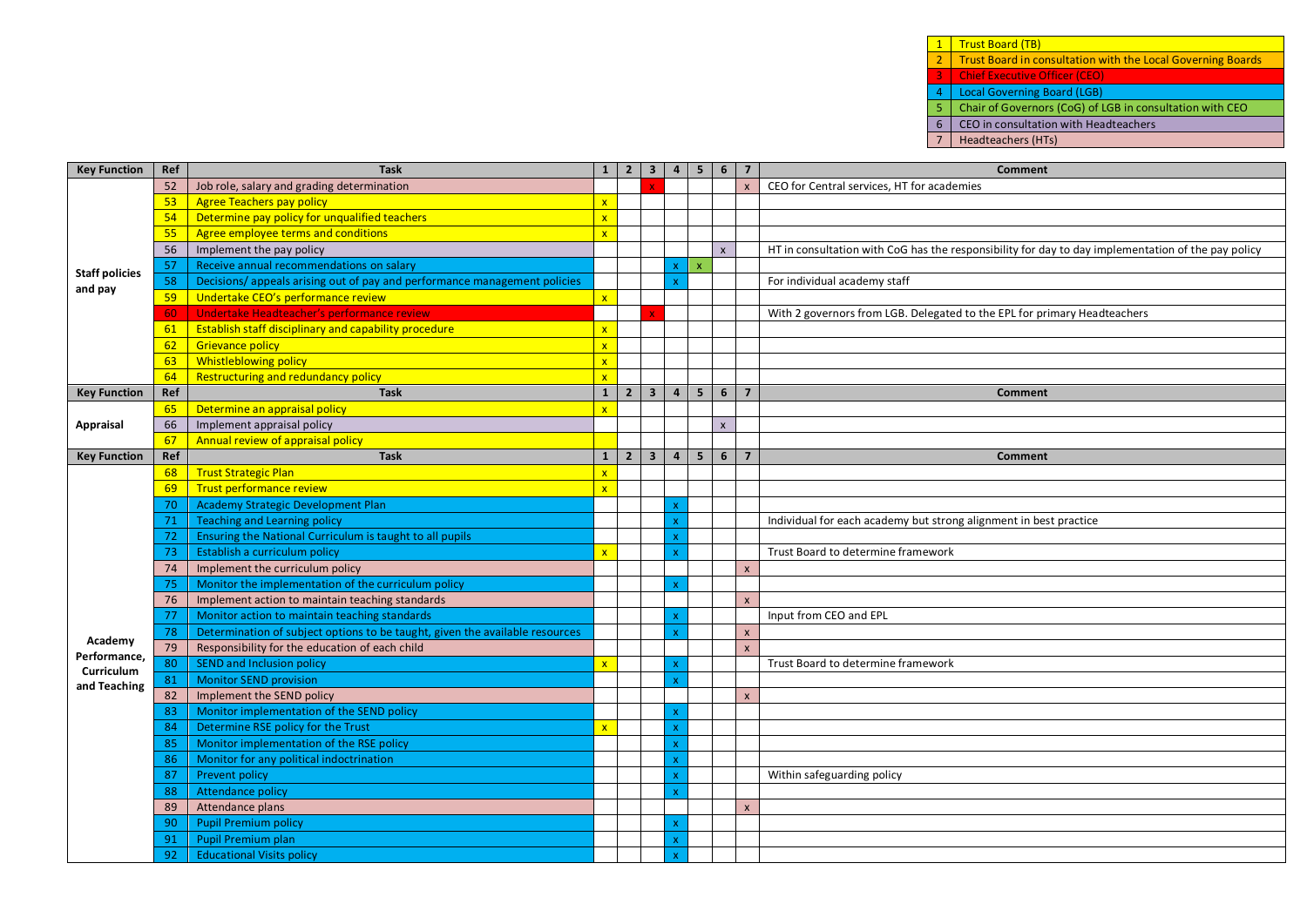1 Trust Board (TB) **2 Trust Board in consultation with the Local Governing Boards** 

3 Chief Executive Officer (CEO)

4 Local Governing Board (LGB)

5 Chair of Governors (CoG) of LGB in consultation with CEO

6 CEO in consultation with Headteachers

7 Headteachers (HTs)

| <b>Key Function</b> | Ref | <b>Task</b>                                                                |                | $1 \mid 2 \mid 3 \mid 4 \mid 5 \mid 6$ |              |                         | $\overline{7}$     | Comment                                                                                    |
|---------------------|-----|----------------------------------------------------------------------------|----------------|----------------------------------------|--------------|-------------------------|--------------------|--------------------------------------------------------------------------------------------|
| <b>Target</b>       | 93  | Set targets for pupil achievement (outcomes/ progress) in each academy     |                |                                        | $\mathbf{x}$ |                         |                    | Targets in consultation with CEO, EPL and HTs                                              |
| <b>Setting</b>      | 94  | Set targets for pupil achievement (outcomes/ progress) across the MAT      | $\mathbf{x}$   |                                        |              |                         |                    |                                                                                            |
|                     | 95  | Establish a behaviour policy                                               | $\mathbf{x}$   |                                        |              |                         |                    | Statement approved by the Trust Board                                                      |
|                     | 96  | Review the levels of exclusions in each academy                            |                |                                        |              |                         |                    | Termly monitoring                                                                          |
| <b>Discipline</b>   | 97  | Review permanent exclusions and fixed term exclusions where a pupil is     |                |                                        |              |                         |                    | LGB panel                                                                                  |
| and                 |     | either excluded for more than 15 days in total in a term or would lose the |                |                                        |              |                         |                    |                                                                                            |
| <b>Exclusions</b>   |     | opportunity to sit a public examination                                    |                |                                        |              |                         |                    |                                                                                            |
|                     | 98  | Direct reinstatement of excluded pupils                                    |                |                                        | X.           |                         |                    |                                                                                            |
|                     | 99  | Appeals against permanent exclusion                                        |                |                                        |              |                         |                    | Independent panel required                                                                 |
|                     | 100 | Consulting annually before setting an admissions policy                    |                |                                        |              |                         |                    |                                                                                            |
|                     | 101 | Setting an admissions policy                                               |                |                                        |              |                         |                    | Trust Board to determine framework                                                         |
| <b>Admissions</b>   | 102 | <b>Admissions: Application decisions</b>                                   |                |                                        |              |                         | $\mathsf{x}$       |                                                                                            |
|                     | 103 | <b>Admissions: Appeals</b>                                                 |                |                                        |              |                         |                    | Appeals are dealt with by an independent panel. HT to present academy case. CoG to be kept |
| <b>Religious</b>    |     | Responsibility for ensuring provision for RE in line with the academy      |                |                                        |              |                         |                    | informed<br>Report annually to LGB                                                         |
| <b>Education</b>    | 104 | curriculum                                                                 |                |                                        |              |                         | $\pmb{\mathsf{x}}$ |                                                                                            |
|                     | 105 | <b>RE policy</b>                                                           |                |                                        | x            |                         |                    | Within curriculum policy                                                                   |
| <b>Collective</b>   | 106 | Arrangements for collective worship                                        |                |                                        |              |                         | $\mathbf{x}$       |                                                                                            |
| Worship             |     |                                                                            |                |                                        |              |                         |                    |                                                                                            |
|                     | 107 | <b>Buildings insurance and personal liability</b>                          | $\mathsf{x}$   |                                        |              |                         |                    |                                                                                            |
|                     | 108 | Develop academy buildings strategy. Contribute as required to Trust asset  |                | x                                      |              |                         |                    |                                                                                            |
|                     |     | <b>Management Planning arrangements</b>                                    |                |                                        |              |                         |                    |                                                                                            |
|                     | 109 | Procure and maintain buildings including developing a properly funded      | $\mathbf{x}$   |                                        |              |                         |                    |                                                                                            |
| <b>Premises and</b> |     | maintenance plan                                                           |                |                                        |              |                         |                    | <b>Estates Manager to lead</b>                                                             |
| insurance           | 110 | Determine health and safety policy                                         | $\mathbf{x}$   |                                        |              |                         |                    |                                                                                            |
|                     | 111 | Monitor implementation of the health and safety policy                     |                |                                        | x            |                         |                    |                                                                                            |
|                     | 112 | Ensure health and safety regulations are followed                          |                |                                        |              |                         | $\mathsf{x}$       |                                                                                            |
|                     | 113 | Asset management plan                                                      |                |                                        |              |                         |                    |                                                                                            |
|                     | 114 | Determine lettings policy                                                  |                |                                        | x            |                         |                    |                                                                                            |
|                     | 115 | Setting the times of academy sessions, term dates and holidays             | $\overline{X}$ |                                        |              | $\mathsf{x}$            |                    | Session timings determined by LGB                                                          |
| Academy             | 116 | Ensure the academy meets for 380 sessions in the academy year              | $\mathbf{x}$   |                                        |              |                         |                    |                                                                                            |
| Organisation        | 117 | Set INSET days and staff training sessions                                 |                |                                        |              | $\overline{\mathsf{x}}$ |                    |                                                                                            |
|                     | 118 | Ensure academy meals provided are nutritious and value for money           | $\mathbf{x}$   |                                        |              |                         |                    |                                                                                            |
|                     | 119 | <b>Extended services on site</b>                                           |                |                                        | x            |                         |                    |                                                                                            |
|                     | 120 | Prepare and publish the academy prospectus                                 |                |                                        |              |                         | $\mathsf{x}$       | As required                                                                                |
| Information         | 121 | Prepare and publish Annual Governance Statement to parents                 |                |                                        |              |                         |                    |                                                                                            |
| for parents         | 122 | Ensure the provision of FSM to qualifying students                         |                |                                        |              |                         | $\mathsf{x}$       |                                                                                            |
|                     | 123 | <b>Home-Academy agreements</b>                                             |                |                                        | x            |                         |                    |                                                                                            |
|                     | 124 | Monitor implementation of complaints policy                                |                | $\mathbf{x}$                           |              |                         |                    |                                                                                            |
| Governance          | 125 | <b>Establish FOI request policy</b>                                        | $\mathbf{x}$   |                                        |              |                         |                    |                                                                                            |
| procedures          | 126 | Implement FOI policy where required                                        | $\mathsf{x}$   |                                        | <b>x</b>     |                         |                    |                                                                                            |
|                     | 127 | Monitor implementation of the FOI policy                                   | $\mathbf{x}$   |                                        |              |                         |                    |                                                                                            |